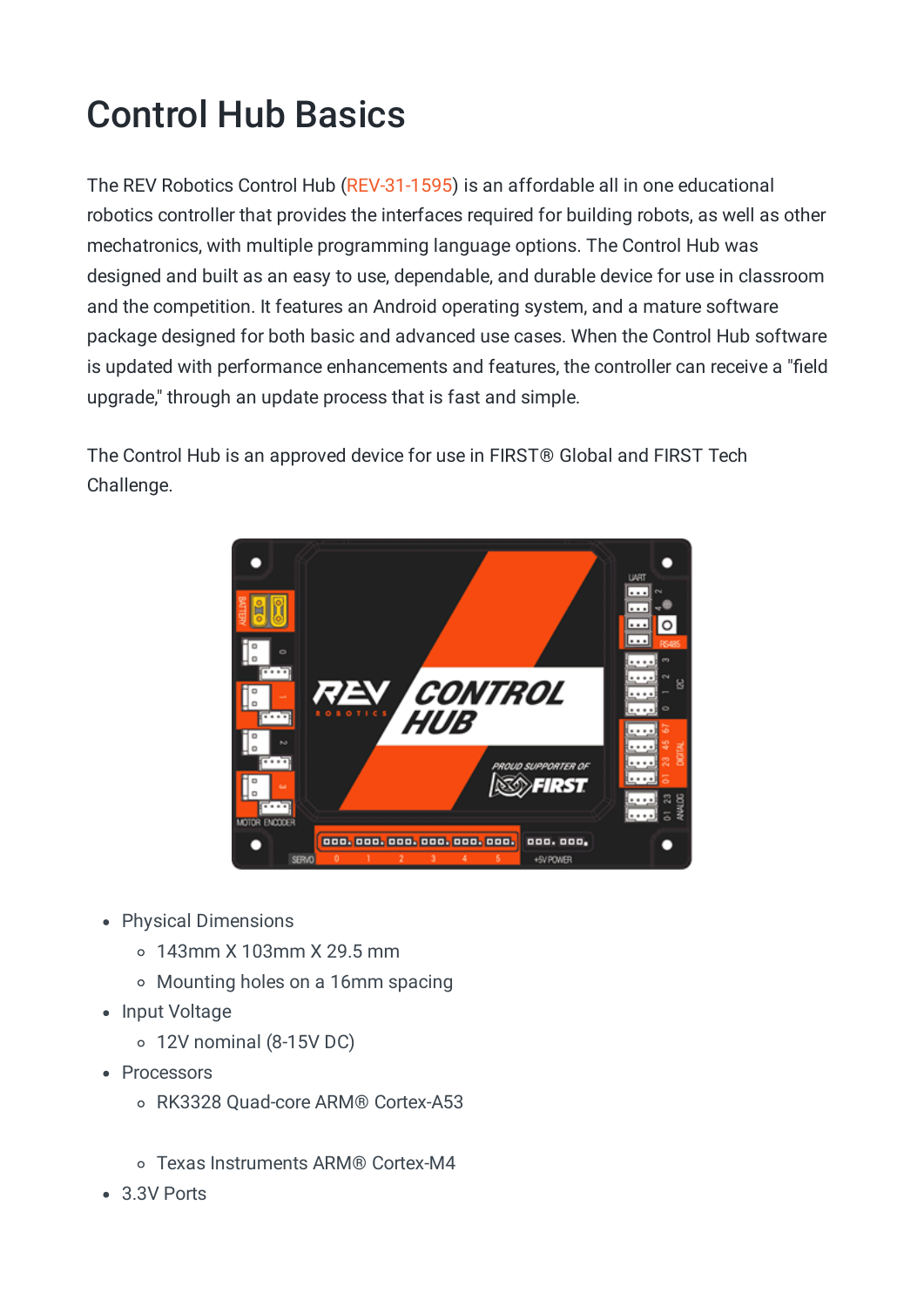- 8x digital I/O: 1A source max
- 4x I2C 100kHz/400kHz busses: 500mA source max
- 4x 12-bit analog inputs: 500mA source max
- 4x quadrature encoder inputs: 500mA source max
- 5V Ports
	- +5V Power: 2A source max
	- $\circ$  Servos: 2A source maximum per pair (0-1, 2-3, 4-5)
	- USB 2.0: 1.5A source max
	- USB 3.0: 1.5A source max

| <b>PORT</b><br><b>LABEL</b> | <b>OTY</b>     |                   | <b>CONNECTOR DESCRIPTION</b>                                                                                           |
|-----------------------------|----------------|-------------------|------------------------------------------------------------------------------------------------------------------------|
| <b>Battery</b>              | $\overline{2}$ | <b>XT30</b>       | Connect one 12V NiMh battery, add an Expansion Hub<br>with second port                                                 |
| Motor                       | $\overline{4}$ | JST VH, 2-<br>pin | Motor power output                                                                                                     |
| Encoder                     | 4              | JST PH, 4-<br>pin | Quadrature encoder input                                                                                               |
| Servo                       | 6              | 0.1" Header       | Extended range 5V servo output (500-2500ms)                                                                            |
| $+5V$<br>Power              | $\overline{2}$ | 0.1" Header       | Auxiliary device 5V/2A                                                                                                 |
| Analog                      | 4              | JST PH, 4-<br>pin | Analog input 0-5.0V measurement range with two<br>channels per connector. 3.3V provided on the connector<br>power pin. |
| Digital                     | 8              | JST PH, 4-<br>pin | Digital Input/Output with two channels per connector                                                                   |
| 12C                         | $\overline{4}$ | JST PH, 4-<br>pin | Four separate I2C busses, 100kHz/400kHz bus speed                                                                      |